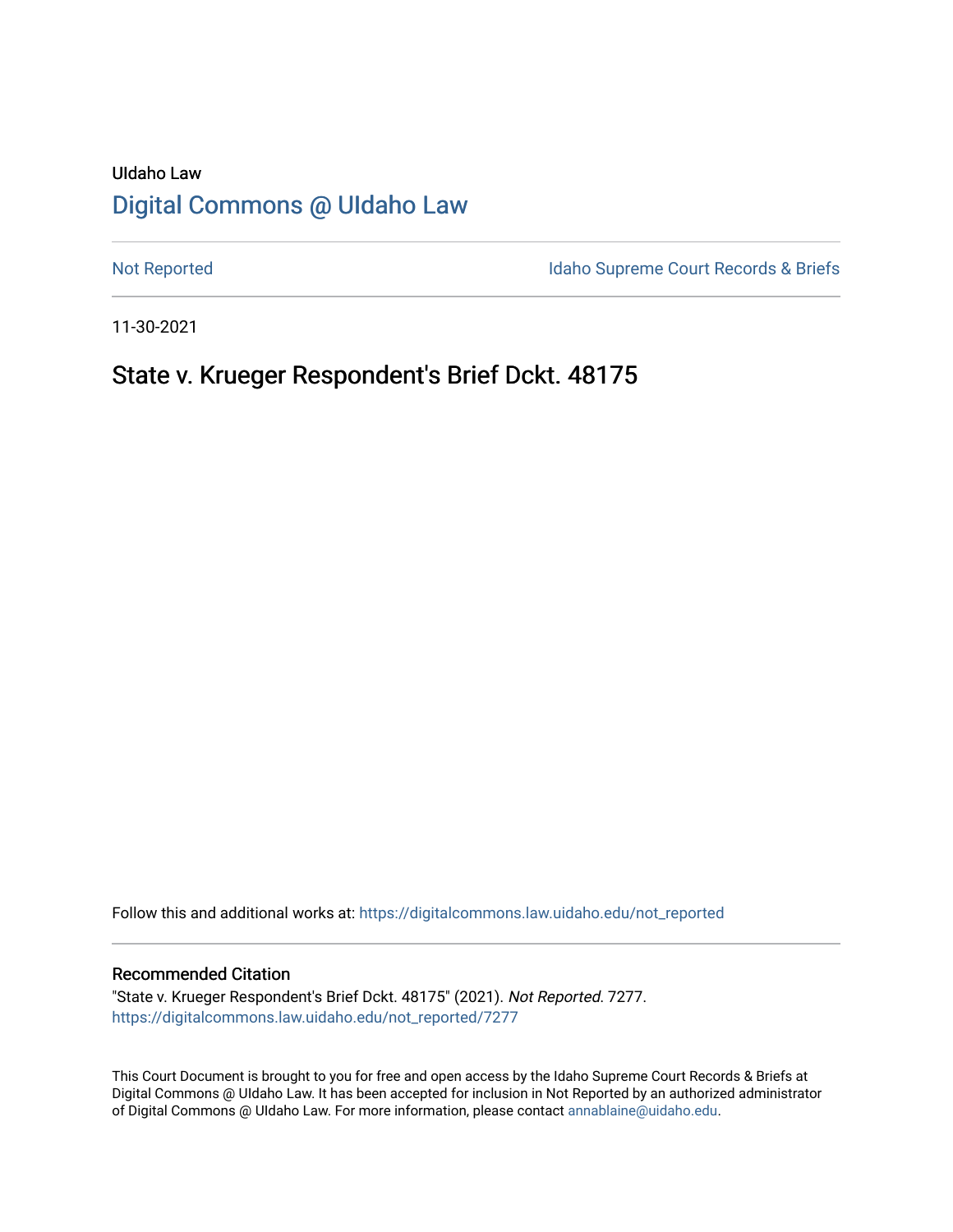Electronically Filed 11/30/2021 8:30 AM Idaho Supreme Court Melanie Gagnepain, Clerk of the Court By: Brad Thies, Deputy Clerk

LAWRENCE G. WASDEN Attorney General State of Idaho

MARK A. KUBINSKI Deputy Attorney General Chief, Criminal Law Division

KENNETH K. JORGENSEN Deputy Attorney General P.O. Box 83720 Boise, ID 83720-0010 (208) 334-4534 Email: ecf@ag.idaho.gov

# IN THE SUPREME COURT OF THE STATE OF IDAHO

| <b>STATE OF IDAHO</b>    |                           |
|--------------------------|---------------------------|
|                          | NO. 48175-2020            |
| Plaintiff-Respondent,    |                           |
|                          | Ada County                |
| V.                       | Case No. CR01-19-29497    |
|                          |                           |
| <b>DANNY JOE KRUEGER</b> |                           |
|                          | <b>RESPONDENT'S BRIEF</b> |
| Defendant-Appellant.     |                           |
|                          |                           |

Has Danny Joe Krueger failed to show that the district court abused its sentencing discretion when it imposed aggregate sentences totaling 30 years with 13 years determinate upon his convictions for aggravated battery with use of a deadly weapon enhancement?

## ARGUMENT

## Krueger Has Failed to Show that the District Court Abused Its Discretion

## A. Introduction

Danny Joe Krueger lay in wait for the return of his estranged wife, Kelly Krueger, and her boyfriend, Quinn Palone, in the front room of Kelly's home. (PSI, pp. 3, 333, 610). Krueger waited with a kitchen knife with a 20 centimeter long blade which he had taken from his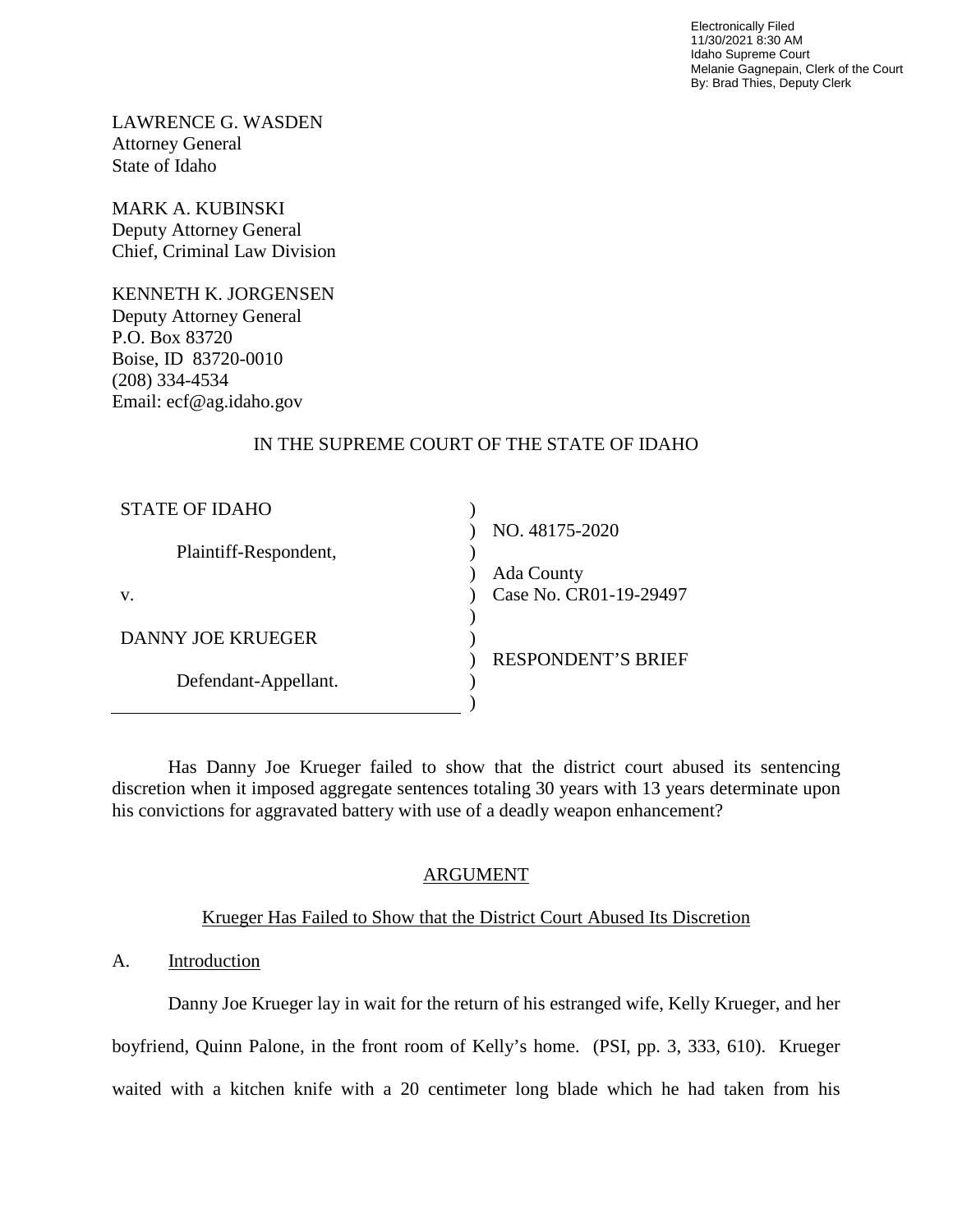girlfriend's house, a sharpening tool he had taken from Kelly's kitchen, and another blade in his shorts pocket. (PSI, pp. 7, 252, 282; State's Exhibit 1-2.) When Quinn entered the darkened hallway, Krueger attacked him with the knife, stabbing him and forcing him into the hallway bathroom, saying, "I'm going to kill you fucker." (PSI, pp. 282-83.) Hearing the ruckus, Kelly entered the bathroom and attempted to get Krueger off of Quinn and secure the knife. (PSI, pp. 257, 280-81.) Krueger used the knife to cut a massive, deep laceration spanning Quinn's shoulder, triceps and elbow, and puncture a 4-6 centimeter wide hole into his abdomen. (PSI, pp. 471-72, 565-71, 847; State's Exhibit 6-8.) "The laceration was so significant that a large piece of muscle was hanging out of the wound." (PSI, p. 210.) The two struggled in the bathroom and hallway, with Quinn fading in and out of consciousness from blood loss, when Krueger grabbed him by the face and said, "Look at me." (PSI, p. 283). After Krueger dropped Quinn on the floor and told her, "He's dead anyway," Kelly fled outside, screaming for help. (PSI, p. 281.) Kelly came back to the house and watched as Krueger stood over Quinn and stabbed him in the neck, leaving the knife in his throat. (PSI, p. 208, 281; State's Exhibit 5.) A short time later, Krueger pulled the knife out of Quinn's throat, saying again, "he is dead anyway." (PSI, p 281.)

Neighbors and passerby reacted quickly to Kelly's cries for help. A neighbor ran toward the house and could see Krueger standing over Quinn's body, "bloodied and curled up in a ball." (PSI, p. 249.) When Krueger saw the neighbor, he began to leave and the neighbor grabbed Krueger by the neck and held him against an interior wall, securing him until police arrived. (PSI, p. 194, 249.) While held against the wall, Krueger repeatedly told the neighbor, "I killed him. He's gonna die." (PSI, p. 249.) The neighbor told Krueger that Quinn was "still moving," to which Krueger replied, "nah, he'll be dead." (PSI, p. 194.) He told the neighbor that Quinn was "banging [my] wife" and "I stabbed him in the neck." (PSI, p. 194, 249.) A couple passing by in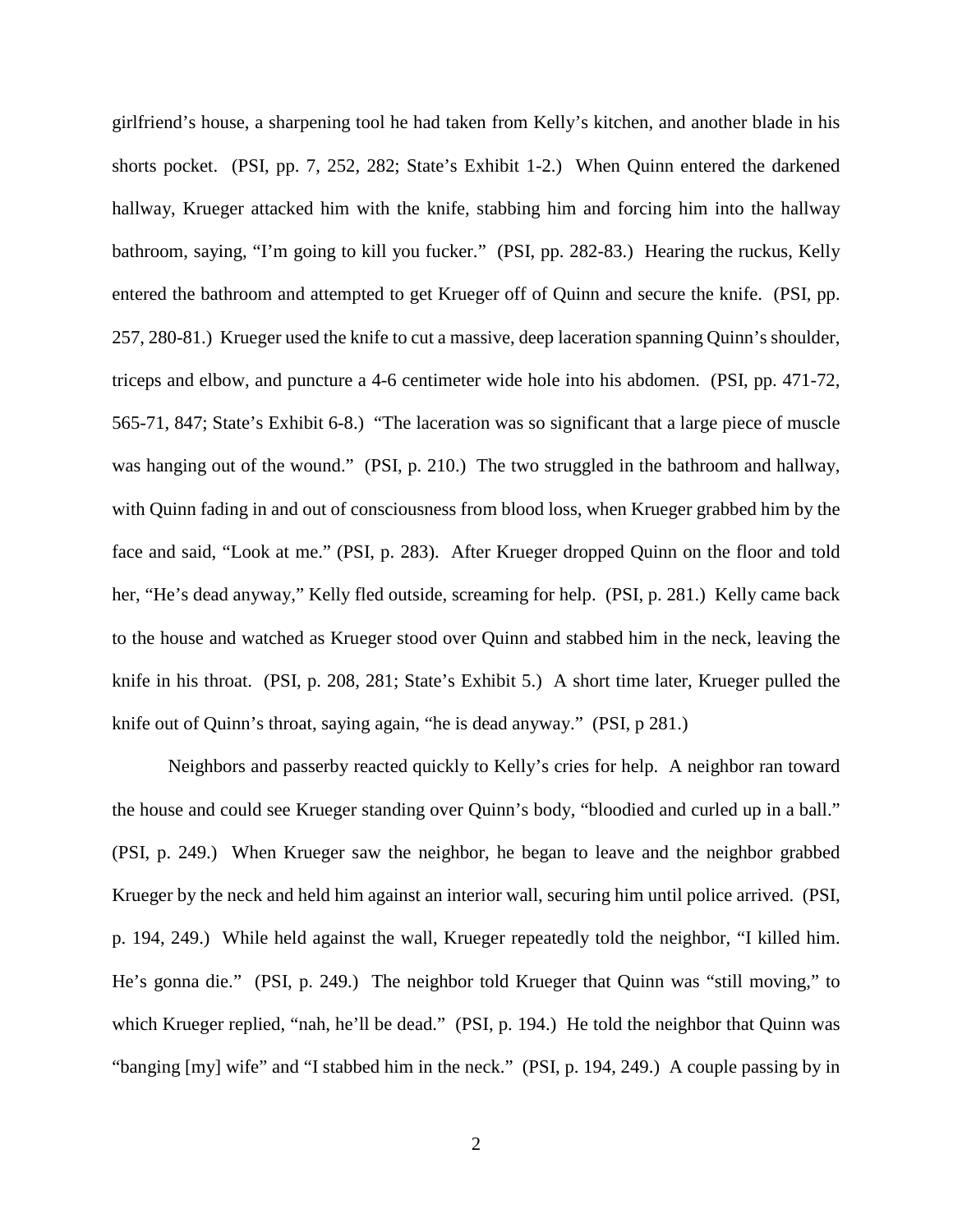their vehicle also heard Kelly's cries for help and stopped to assist. (PSI, 194, 248, 251.) The passerby and the neighbor took turns assisting Quinn and securing Krueger. (PSI, pp. 248-49.) "What did you do? What is going on?" the passerby asked Krueger. Krueger replied, "I killed him, he has been fucking my wife." (PSI, p. 203-04, 208, 251.)

Police arrived to a scene covered in Quinn Palone's blood, sprayed across the bathroom, smeared across the walls, pooled in the hallway, and soaked through the clothing of Quinn, Krueger, and Kelly. (PSI, pp. 192, 195, 515-21, 524-61, 647-48, 669-72, 677-78, 695-97, 702-04, 707-19; State's Exhibit 4.) Believing it was "highly likely" Quinn would die en route to the hospital, police joined Quinn in the ambulance and questioned him about the attack. (PSI, pp. 192, 209, 211.) At the hospital, staff transferred Quinn to the trauma room and then to the operating room. (PSI, p. 192, 209, 211, 248.) The attending physician noted Quinn came in, "covered in blood, pale and diaphoretic and obviously in hemorrhagic shock." (PSI, p. 846.) In the operating room, the physician "activated a massive transfusion protocol," examined his neck wound "with obvious visible trachea," and explored the shoulder and triceps which "demonstrated a very complex wound, which appeared to be quite deep." (PSI pp. 846-49.) During surgery, physicians observed nerve damage. (PSI, pp. 851, 857-58, 861-64.)

Meanwhile, police detained Krueger and conducted a pat down search and found a wooden handled steak knife with a three inch blade in his shorts pocket. (PSI, pp. 197-98.) Covered in blood, Krueger appeared "very calm and polite." (PSI, p. 198). After seeing Kelly talking with police, Krueger shouted, "you should've listened last night" and then apologized to the police officer for his outburst. (PSI, p. 198.) At the police station, Krueger again appeared "calm," "polite and respectful" while dealing with police. (PSI, pp. 279-80.)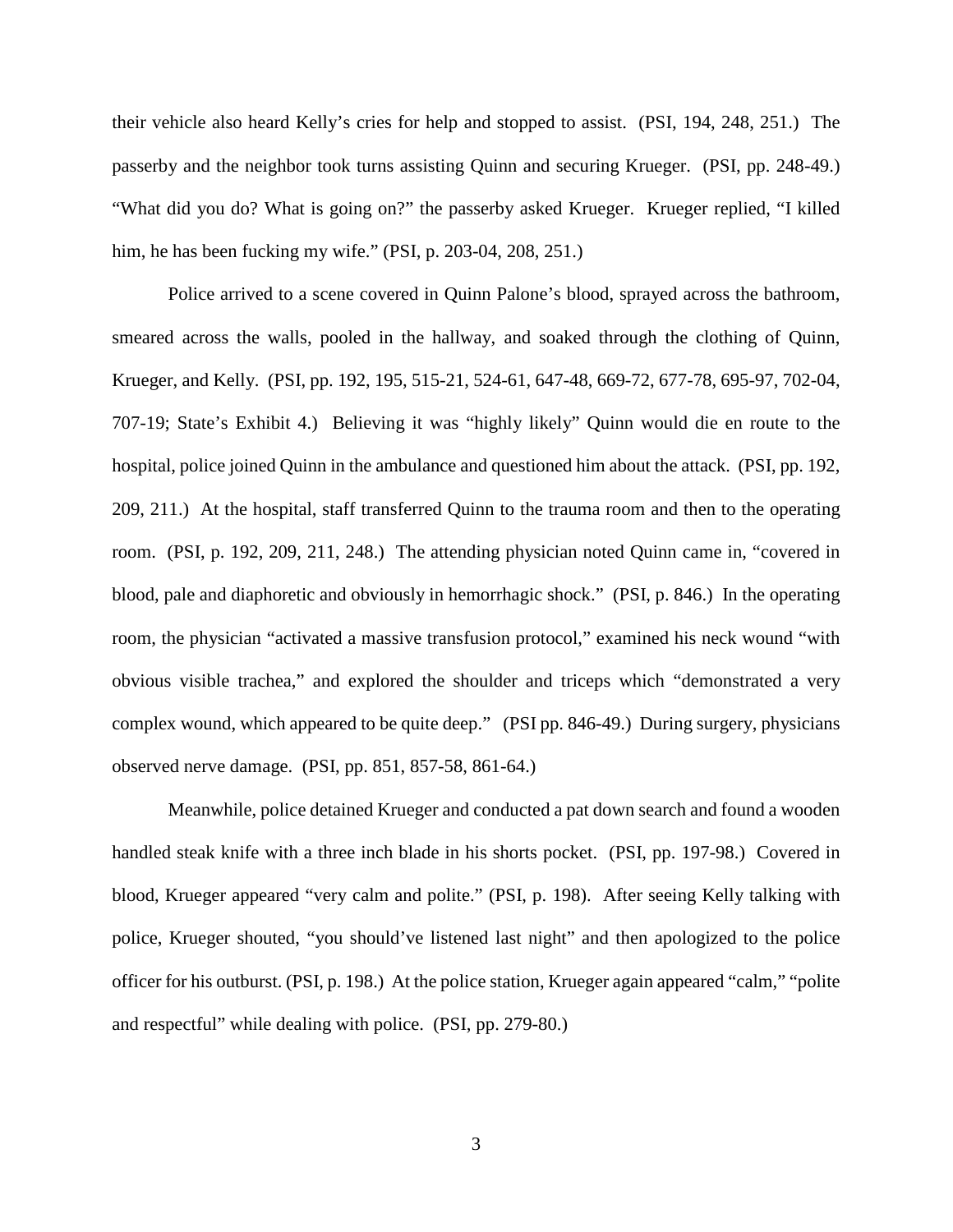The state charged Krueger with aggravated battery, burglary, use of a deadly weapon enhancement, and inflicting great bodily injury enhancement. (R., pp. 37-38.) Krueger pleaded guilty pursuant to a plea agreement in which the state agreed to drop the burglary charge and inflicting great bodily injury enhancement. (R., pp. 52-63.) The district court imposed a sentence of 30 years, with 13 fixed for aggravated battery with the deadly weapon enhancement. (R., pp. 77-79.)

Krueger filed a timely notice of appeal. (R., pp. 81-82.) He also filed a Rule 35 Motion, which the district court denied. (Aug., pp. 1-2, 5-10, 32-35).

Krueger challenges the district court's decision to sentence him to 30 years with 13 years determinate and challenges the district court's denial of his Rule 35 motion. Krueger has failed to show an abuse of discretion.

### B. Standard of Review

The length of a sentence is reviewed under an abuse of discretion standard considering the defendant's entire sentence. State v. Oliver, 144 Idaho 722, 726, 170 P.3d 387, 391 (2007) (citing State v. Strand, 137 Idaho 457, 460, 50 P.3d 472, 475 (2002); State v. Huffman, 144 Idaho 201, 159 P.3d 838 (2007)). Where a sentence is within statutory limits, the appellant bears the burden of demonstrating that it is a clear abuse of discretion. State v. Baker, 136 Idaho 576, 577, 38 P.3d 614, 615 (2001) (citing State v. Lundquist, 134 Idaho 831, 11 P.3d 27 (2000)).

"A motion for reduction of sentence under I.C.R. 35 is essentially a plea for leniency, addressed to the sound discretion of the court." State v. Bakke, 481 P.3d 1197, 1203 (Idaho Ct. App. 2020), review denied (Jan. 20, 2021). The denial of a Rule 35 motion for reduction of sentence is reviewed for an abuse of discretion. State v. Dabney, 159 Idaho 790, 798, 367 P.3d 185, 193 (2016).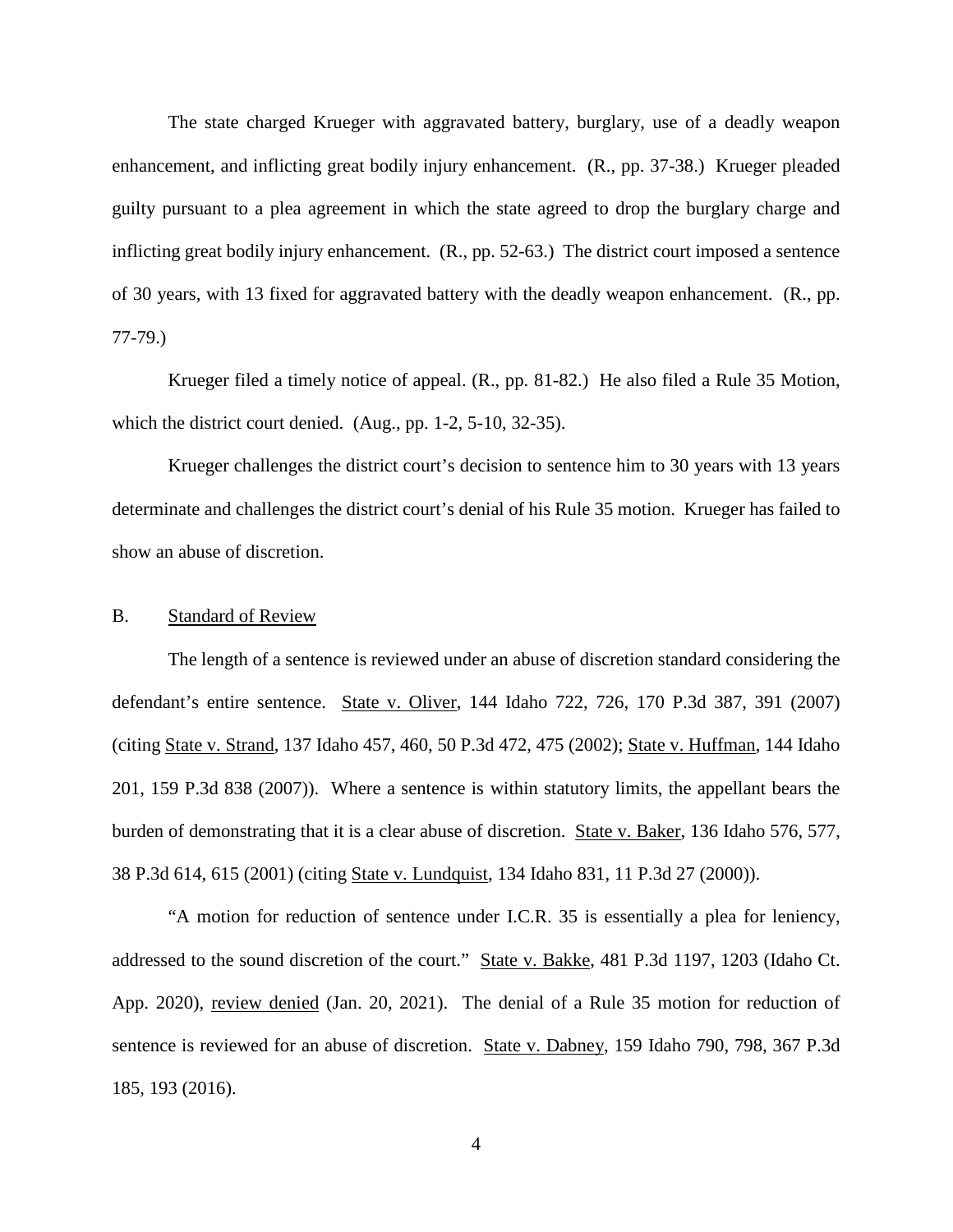In evaluating whether a lower court abused its discretion, the appellate court conducts a four-part inquiry, which asks "whether the trial court: (1) correctly perceived the issue as one of discretion; (2) acted within the outer boundaries of its discretion; (3) acted consistently with the legal standards applicable to the specific choices available to it; and (4) reached its decision by the exercise of reason." State v. Herrera, 164 Idaho 261, 270, 429 P.3d 149, 158 (2018) (citing Lunneborg v. My Fun Life, 163 Idaho 856, 863, 421 P.3d 187, 194 (2018)).

#### C. Krueger Has Shown No Abuse of the Court's Discretion

To bear the burden of demonstrating an abuse of discretion, the appellant must establish that, under any reasonable view of the facts, the sentence was excessive. State v. Farwell, 144 Idaho 732, 736, 170 P.3d 397, 401 (2007). In determining whether the appellant met this burden, the court considers the entire sentence but, because the decision to release the defendant on parole is exclusively the province of the executive branch, presumes that the determinate portion will be the period of actual incarceration. State v. Bailey, 161 Idaho 887, 895, 392 P.3d 1228, 1236 (2017) (citing Oliver, 144 Idaho at 726, 170 P.3d at 391). To establish that the sentence was excessive, the appellant must demonstrate that reasonable minds could not conclude the sentence was appropriate to accomplish the sentencing goals of protecting society, deterrence, rehabilitation, and retribution. Farwell, 144 Idaho at 736, 170 P.3d at 401. A sentence is reasonable "'if it appears necessary to accomplish the primary objective of protecting society and to achieve any or all of the related goals of deterrence, rehabilitation, or retribution.'" Bailey, 161 Idaho at 895-96, 392 P.3d at 1236-37 (quoting State v. McIntosh, 160 Idaho 1, 8, 368 P.3d 621, 628 (2015)).

Considering the severity of the crime and the lifelong detrimental effects on Quinn Palone and his children, the sentence is reasonable. At the sentencing hearing, the district court considered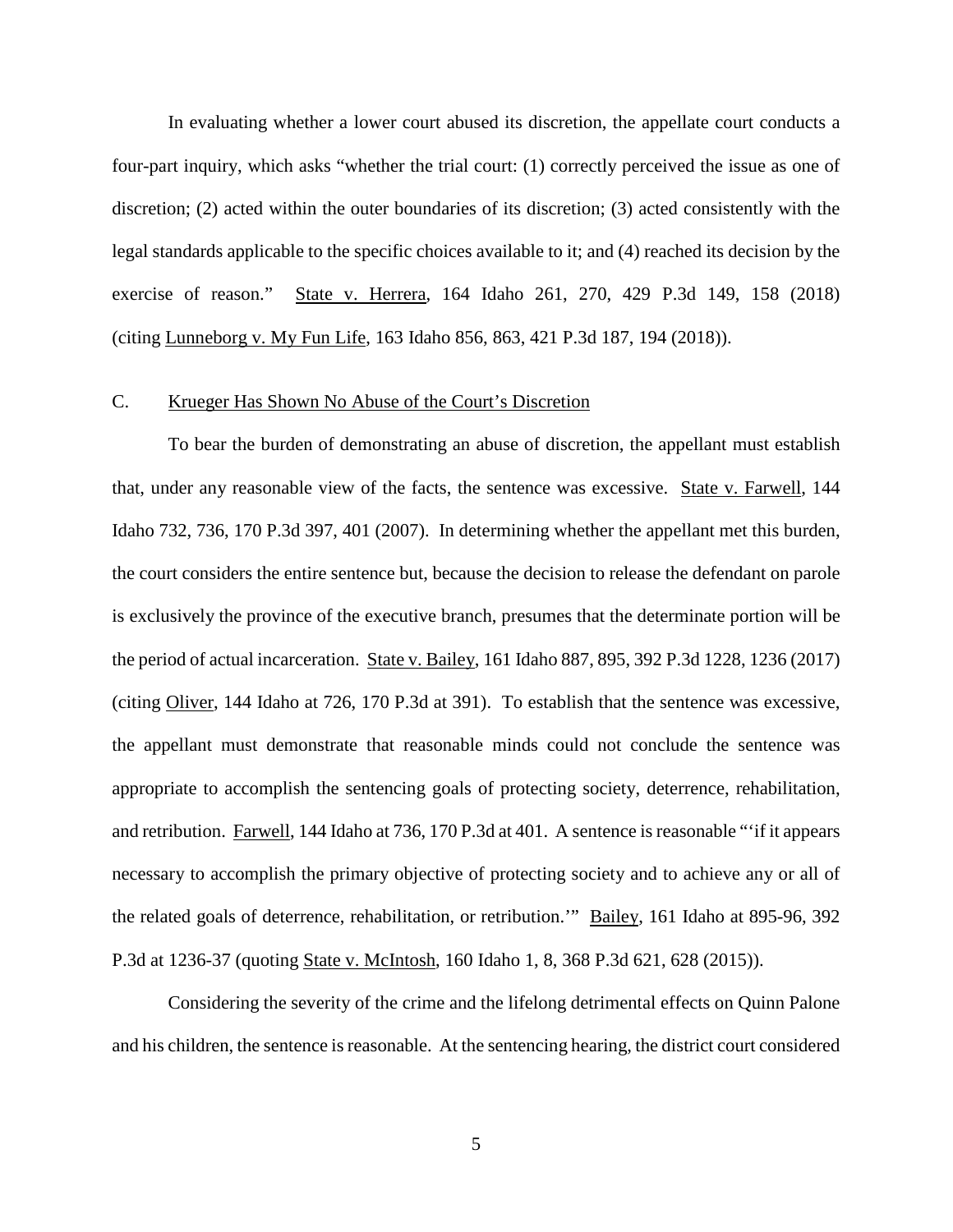Toohill<sup>[1](#page-6-0)</sup> factors including protection of society, deterrence of crime, the rehabilitation of an offender, and punishment. (Tr., p. 43, Ls. 18-22.) The district court considered a withheld judgment order under Idaho Code § 19-2601 and considered the possibility of probation under Idaho Code § 19-2521. (Tr., p. 43, L. 24 – p. 44, L. 13.) The district court considered the mitigating factors of Krueger's limited criminal history and the opinion expressed in the psychological evaluation that he is at a low risk of reoffending balanced against aggravating factors including the seriousness of the crime he committed. (Tr., p. 44, L.  $22 - p$ , 45, L. 11.) The district court addressed Krueger stating, "so while there may be a lower risk that you would stab someone with an inch of their life ... this crime was of such a serious nature that in looking at all the factors, just deterring future crime – and I'm talking about deterring you from future crime – protecting society and not diminishing the seriousness of the offense that you were engaged in weigh in favor of this court imposing a sentence which would be an institutional sentence within a prison. (Tr., p. 45, Ls. 11-23.) The record shows no abuse of discretion.

 In support for his argument for abuse of discretion, Krueger states that his "limited criminal history, employment and education, community support, acceptance of responsibility, expression of remorse, and significant mental health issues warranted a more lenient sentence." (Appellant's brief, p. 6.) Krueger's claims are not persuasive.

Krueger's criminal history consists of one charge of attempted unlawful issuing a bad check and one charge of driving under the influence. (PSI, p. 8-9.) For the first charge Krueger claimed a misunderstanding with a client regarding a "promissory note." (PSI, p. 9-10.) Police arrested Krueger for DUI, who claimed he drank after learning of his mother's cancer recurrence to "clear his mind." (PSI, p. 10.) He evoked his mother's cancer diagnosis again when he received

<span id="page-6-0"></span> 1 State v. Toohill, 103 Idaho 565, 568, 650 P.2d 707, 710 (Ct. App. 1982).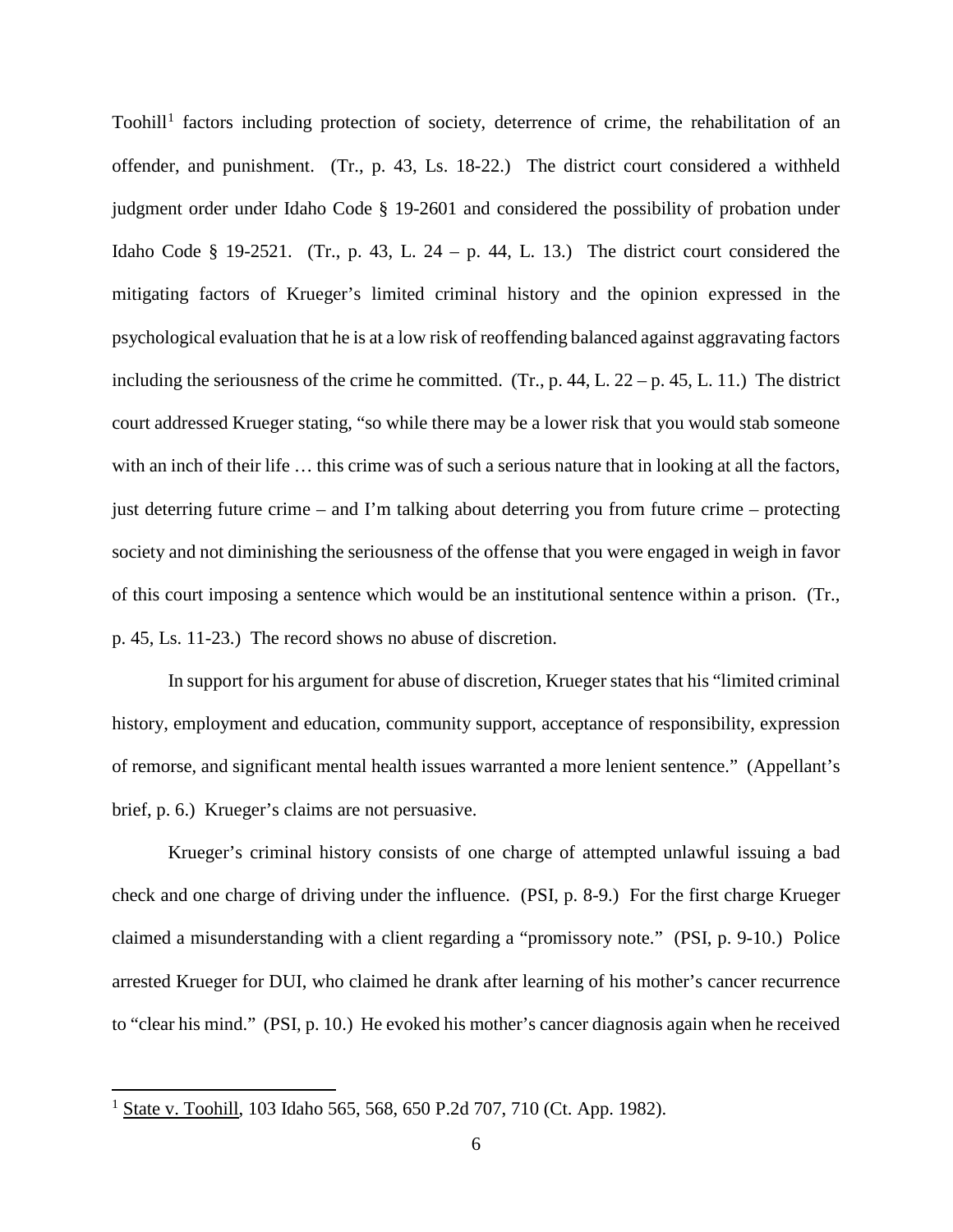a probation violation on the DUI charge when, Krueger claimed he "missed a day of community service because of [his] mother's cancer treatment," though, perplexingly, she resided in Nebraska while he resided in Idaho. (PSI, pp. 10, 68.) In fact, Krueger received the probation violation because he failed to serve four days in jail, failed to complete a substance abuse evaluation, and failed to pay fines and fees. (PSI, p. 10)

In the "Danny Krueger Sentencing Brochure" (hereafter, "Brochure" (PSI, pp. 54-87)), a loquacious and self-aggrandizing autobiography in which Krueger refers to himself in both the first- and third-person, Krueger writes he "took classes on a pre-med track at College of Western Idaho and also took classes through Harvard Extension School to further advance his learning. He became a tutor for some of the most challenging and rigorous biology, chemistry, and anatomy and physiology classes offered at CWI." (PSI, p. 66.) Krueger claims he attended CWI for two years, up until the present offense. (Appellant's brief, p. 7; PSI, p. 15.) However, Krueger's account of his accomplishments may be aggrandized. The former Director of Tutoring Services at CWI confirmed that Krueger was a science tutor for pre-nursing students from October 2017 until May 2019 and did an "excellent job." (PSI, p. 87.) However, the unofficial transcript from CWI, issued May, 2020, shows Krueger enrolled in the workforce development program at CWI in the summer of 2017, received an "A" in his biology course of human anatomy and physiology, attended a zero-credit math course called "college readiness," and withdrew from his fall 2017 anatomy course of human anatomy and physiology, receiving no credit. Krueger appears to have received a total of four credits during his time at CWI. (PSI, p. 127.)

Krueger claims he "has a strong work history" (Appellant's brief, p. 7) but the presentence investigator was unable to find any record confirming the existence of the company he claimed to own and operate in the years preceding the attack. (PSI, p. 16, 20.) He claims to have pursued an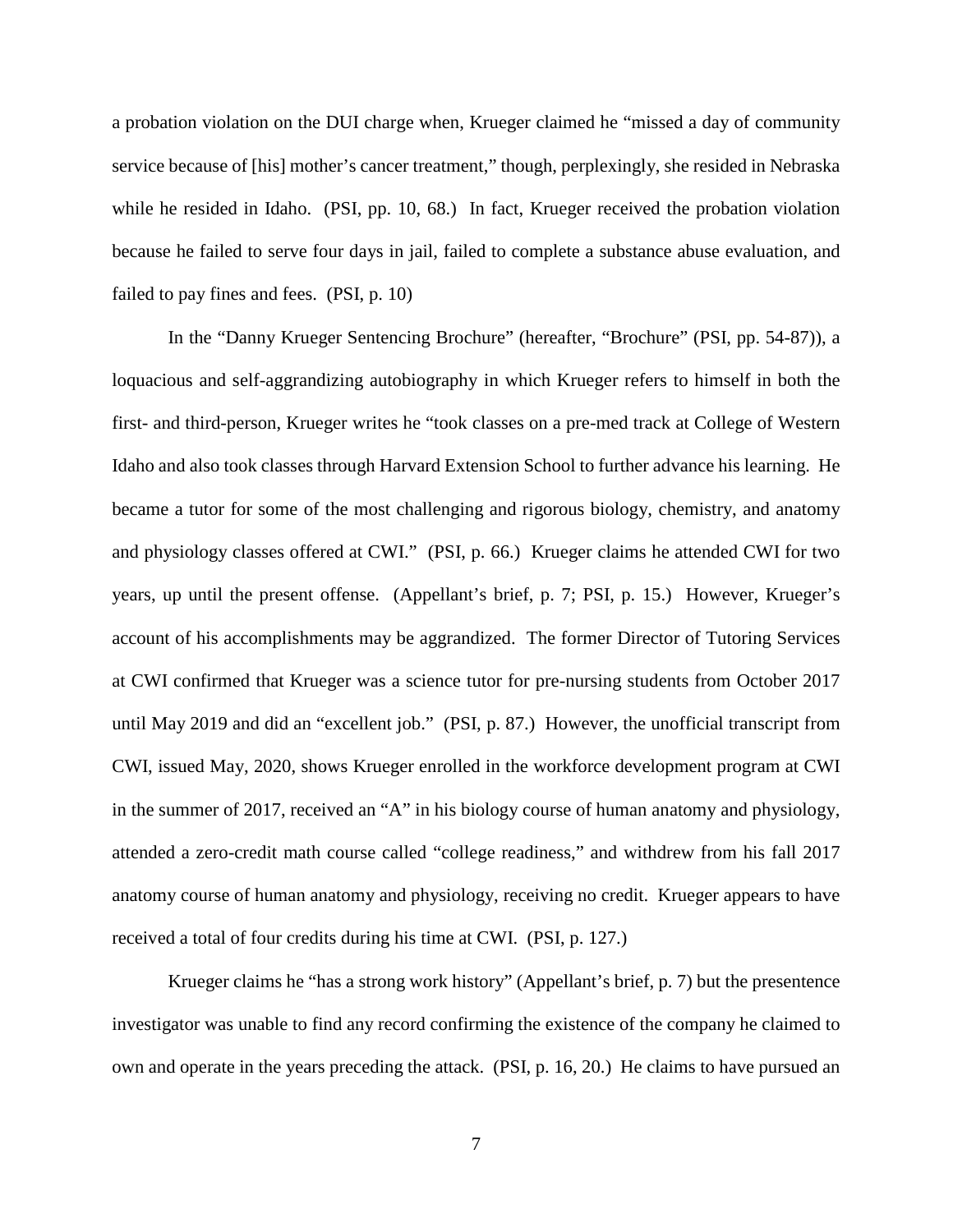architectural internship in Nebraska and "completed this process, with the exception of the test for his architectural license" and worked as a residential designer and contractor. (PSI, p. 61.) In his Brochure, Krueger states he was sued by his "partner<sup>[2](#page-8-0)</sup>" in a design business which resulted in a garnishment of Kelly's wages. (PSI, pp. 16, 66.) He claims his longest term of employment was with a construction company that "went bankrupt." (PSI, pp. 17, 63-64.) During her interview with the presentence investigator, Kelly stated Krueger "lacked follow-through and thus struggled to maintain numerous self-made businesses." (PSI p. 13) She claimed she spent her entire 401k, an estimated \$100,000.00, "in an attempt to save [his] failing businesses" and she alone bore the burden of supporting the two financially. (PSI, p. 13-14). Despite his assertion to the contrary, the record suggests Krueger has a very poor work history.

Krueger claims he accepted responsibility for his crime and expressed remorse for the emotional trauma he caused Kelly and the traumatic event his neighbors and community experienced. (Tr., p. 42, Ls. 3-6.) He mentions his victim Quinn Palone twice, once when he refers to his "hatred of Quinn" (Tr., p. 37, L. 1) and again when he concedes he could "never repair the physical and mental scars that [he] inflicted on Quinn" (Tr., p. 42, Ls. 2-3). Krueger spent the majority of his time before the judge talking about his love for Kelly, their dogs, his Autism Spectrum Disorder diagnosis, his "academic research," and his new business venture, "Redemption Foundation." (Tr., p. 34, L.  $16 - p$ . 43, L. 12.) In his version of the attack to the presentence investigator, Krueger refers to Quinn Palone as a "piece of shit" twice. (PSI, pp. 4, 6.) In his victim impact statement, Quinn Palone pointed out that "[n]ot once has [Krueger] ever

 $\overline{a}$ 

<span id="page-8-0"></span><sup>&</sup>lt;sup>2</sup> Krueger claims "nearly seven years ago" he "started the business in Boise, Dwelling Design." (PSI, p. 65.) According to the Idaho Secretary of State, that business's initial filing was in 2002 by Mike Belt, who won a default judgment against the Kruegers for an unpaid promissory note for an initial amount of \$7,316.14. iCourt, Dwelling Design, LLC, v. Krueger, Case No. CV01-17- 4426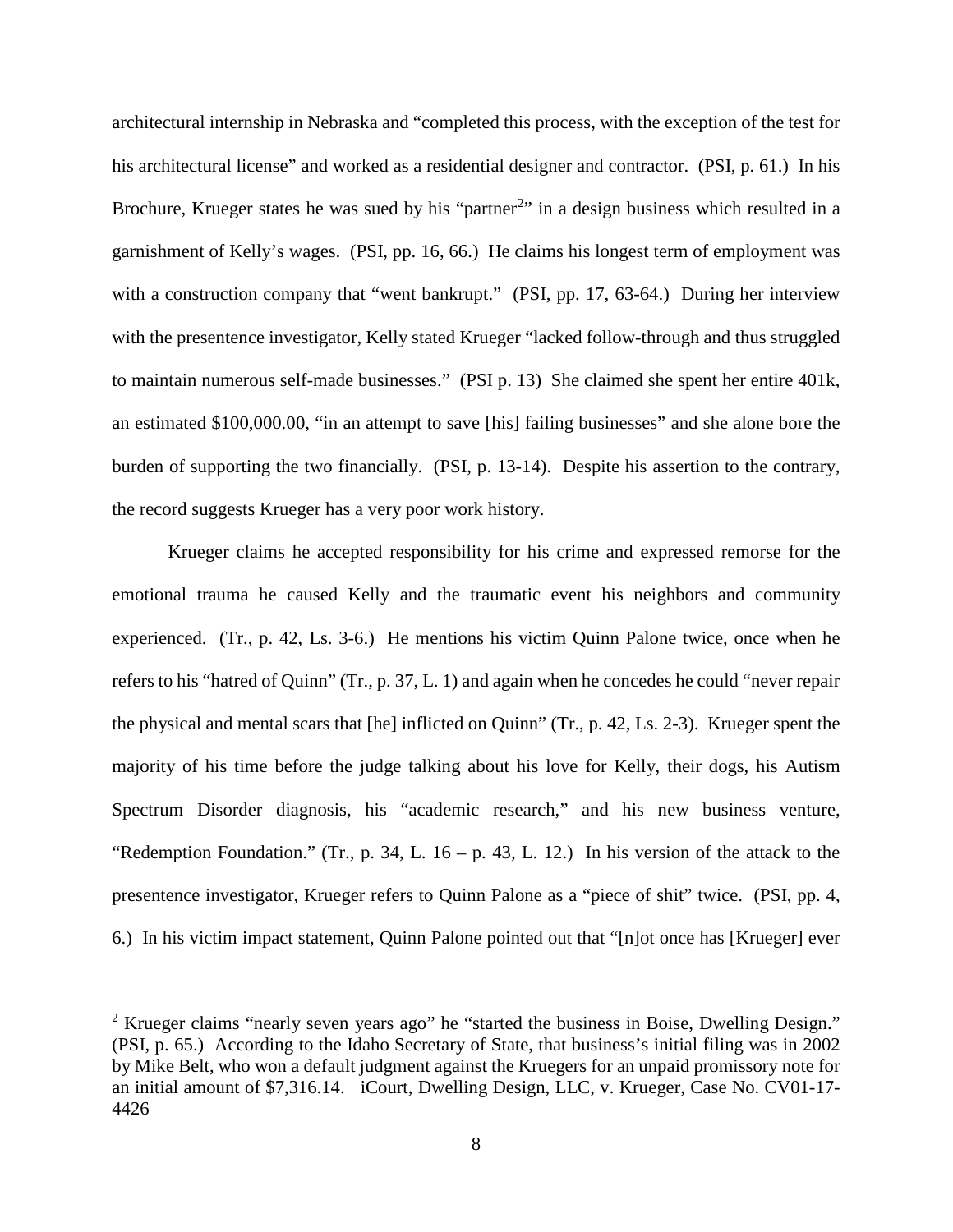expressed any sympathy for what he has done," and "I am not a human being to him, only ... something to be dealt with like emptying the garbage." (Sealed, p. 10.) Krueger was "very well aware" that his actions would have left Palone's children orphans. (Sealed, p. 10.)

 Appellant errs when he claims that he suffers from a "severe emotional disorder." (Appellant's brief, p. 9.) The forensic psychologist rejected that conclusion outright, stating Krueger has "functional behavior consistent with autism spectrum disorder," a "neurodevelopmental disorder that constitutes a serious mental condition," but expressly rejected, or did not rate highly, the alternative that Krueger "has a significant emotional disorder." (PSI, p. 169). The psychologist's "evaluation supports no diagnosis of a mental condition" but instead suggested Krueger "has experienced situational depression and anxiety related to marital issues," has "limited insight into his mental condition" and "presents himself in a favorable light regardless of context," has "little capacity to recognize personal limitations" and these "beliefs may border on delusional in terms of having special and unique talents," and he "may be viewed a self-centered and narcissistic." (PSI, p. 169.)

Krueger claims he suffered from suicidal ideations and checked himself into treatment when he was feeling "suicidal and emotionally destructive." (PSI, pp. 148-49, 153, 156.) This claim is diminished by the fact that Krueger staged a suicide attempt and explained to first responders called to the scene to assist him that he was not suicidal, it was a "show" and that he "was upset with how his wife of 20 plus years had been having an affair." (PSI, p. 244.) His claim is further diminished by the comparison between the actual intake paperwork from Intermountain Hospital, dated May 22, 2018, and the dubious "Image 7 Intermountain Hospital provider note from May 2018" Krueger includes in his Brochure. (PSI, p. 68, 148.) A side-by-side comparison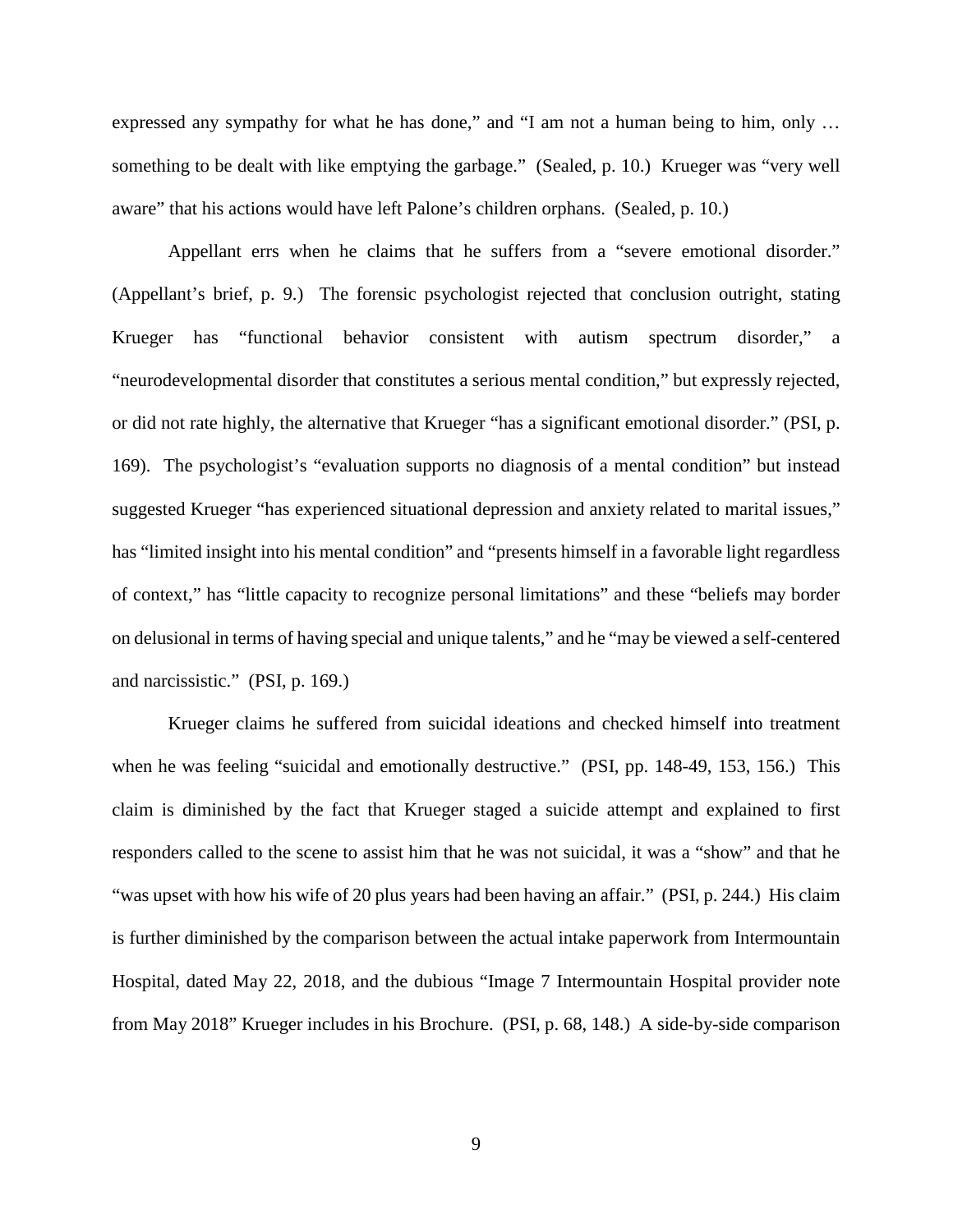of the documents illustrate Krueger's willingness to deceive the court and others as a means to fit

his narrative.

Intermountain Hospital Psychiatric Evaluation:

HISTORY OF PRESENT ILLNESS: The patient indicates he has been feeling depressed for a while. He got worse in the past 2 weeks when he discovered that his wife "cheated on me" for the second time. The patient does indicate they have an "open relationship," but that they have had an understanding that they would tell each other about the situations that came up. He felt like that did not happen. He admits to being depressed at times with low mood and feeling down. He has never attempted suicide. He said he wanted to try to carbon dioxide poison himself after drinking last night, but then his wife discovered him. The patient ended coming in here voluntarily. Patient says he is not suicidal right now. He denies manic symptoms, manic episodes voices or paranoia. He has tried Wellbutrin intermittently over the time with good results. He has never tried any other antidepressants. He has done 7 weeks' worth of psychotherapy in the past through his work.

(PSI, p. 148.)

Krueger's version, as submitted to the district court in his "Danny Krueger Sentencing Brochure."

HISTORY OF PRESENT ADMISSION: The patient in the hospital because he was suicidal. He and his wife of 24-1/2 years and no children, both very successful business people, had an argument about the agreement that they made 9 years ago to have an open marriage. Apparently, there are rules with open marriages and one of their rules was that if you are going to spend time with another person you have to let the spouse know. She did not do that because she had been seeing this person on and off for a number of years and did not think that was still a part of their agreement when she found out that it was and how upset her husband was. They were both extremely upset and decided that he should come here and be treated for his depression. He has had periods of depression in the past...

(PSI, p. 68.)

Krueger's mitigation claims are built on sand. He may believe he has an insignificant criminal history, an impressive curriculum vitae, took responsibility, expressed adequate remorse, and that his mental health issues, predominantly his autism spectrum disorder diagnosis, demand a lighter prison term. (Appellant's brief, p. 6-11.) An examination of the record supports the psychological evaluator's assessment that Krueger is "not able to think clearly about his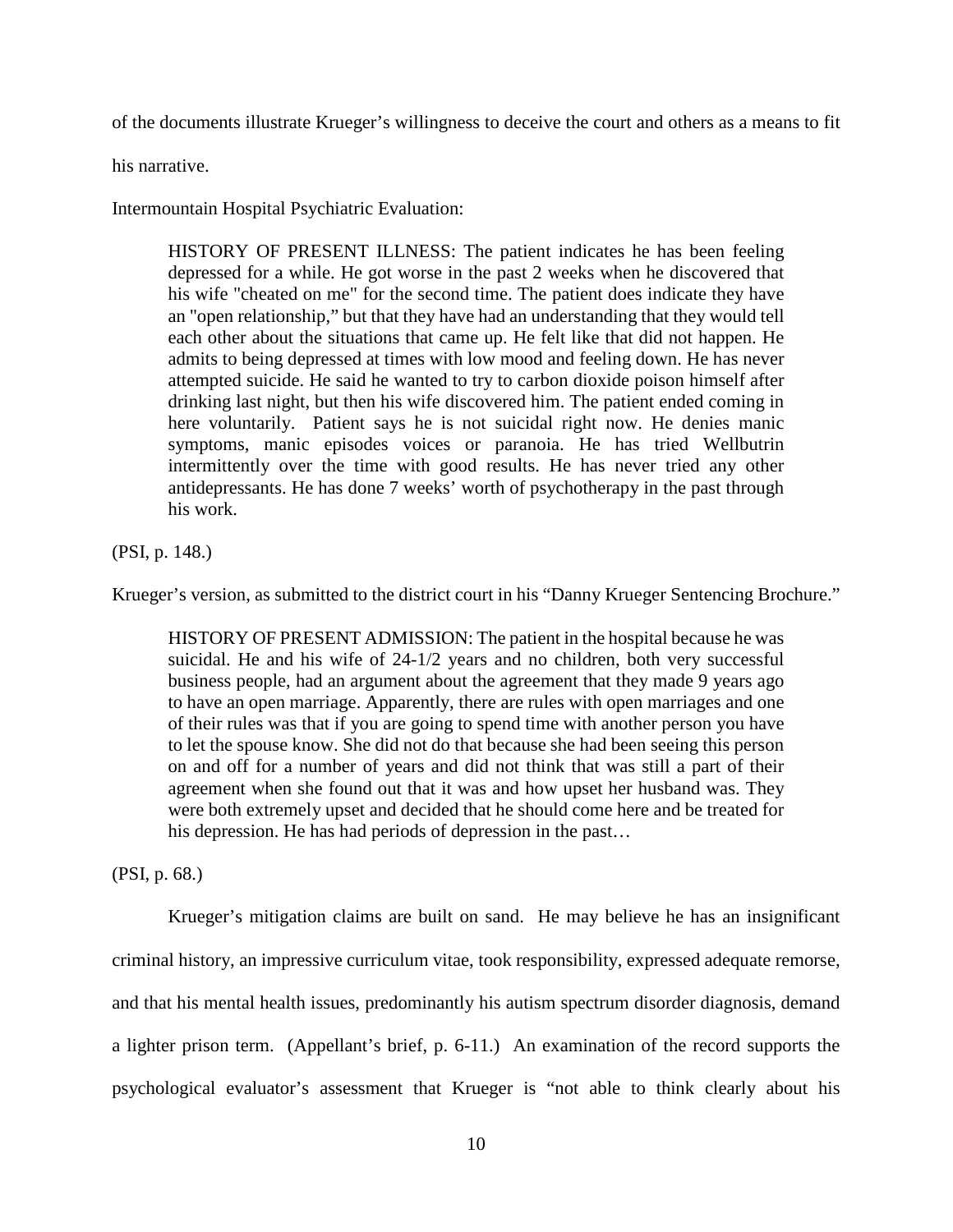capabilities" and "these beliefs may border on delusional in terms of having special and unique talents." (PSI, p. 169.) Krueger lies to maintain a façade, casting himself as the victim, the entrepreneur, and the intellectual. Beneath the surface is a man who "may be viewed as selfcentered and narcissistic." (PSI, p. 169.) Krueger is a man who lay in wait and attacked an unsuspecting victim in the dark, calling him a "fucking piece of shit" while he stabbed him and stood over him while he bled out, stating "you're gonna die fucker." (PSI, pp. 3, 7, 191.)

A widower and parent of two young children, Quinn Palone wrote the thing that upsets him most about Krueger's attack was that Krueger "was very well aware that my children had no mother and [he] has no accountability nor concern about leaving my kids [parentless]." (Sealed, p. 10; PSI, p. 283.) He says, "the emotional and mental toll it took on my children; them thinking the world is a crazy and violent place. It will be years to cope with and that's with optimal circumstances." (Sealed, p. 10.) Quinn suffered permanent damage to his left arm, lost his job because he could no longer perform adequately, and took "a far lower paying job that allows [him] to work with one arm." He is limited in daily activities from things as simple as tucking in his shirt or playing with his children. (Sealed, p. 10.) The care he received to save his life amounted to \$125,066.54, has risen to nearly \$200,000.00, and continues to grow. (Sealed, p. 10; PSI, pp. 770-78.) He said he could not attend the sentencing hearing because he "simply cannot afford to miss work." (Sealed, p. 10.)

Palone asked that Krueger be "incarcerated for at least 20 years. His intent was to murder me…the only reason he stopped stabbing me is because he thought I was dead." (Sealed, p. 10 (ellipses original).) "I know he will come after me again or my children and that scares me. With a longer sentence, that will ensure my kids have time to grow and move away at least, and slow him (Danny Krueger) down due to his older age." (Sealed, p. 10.)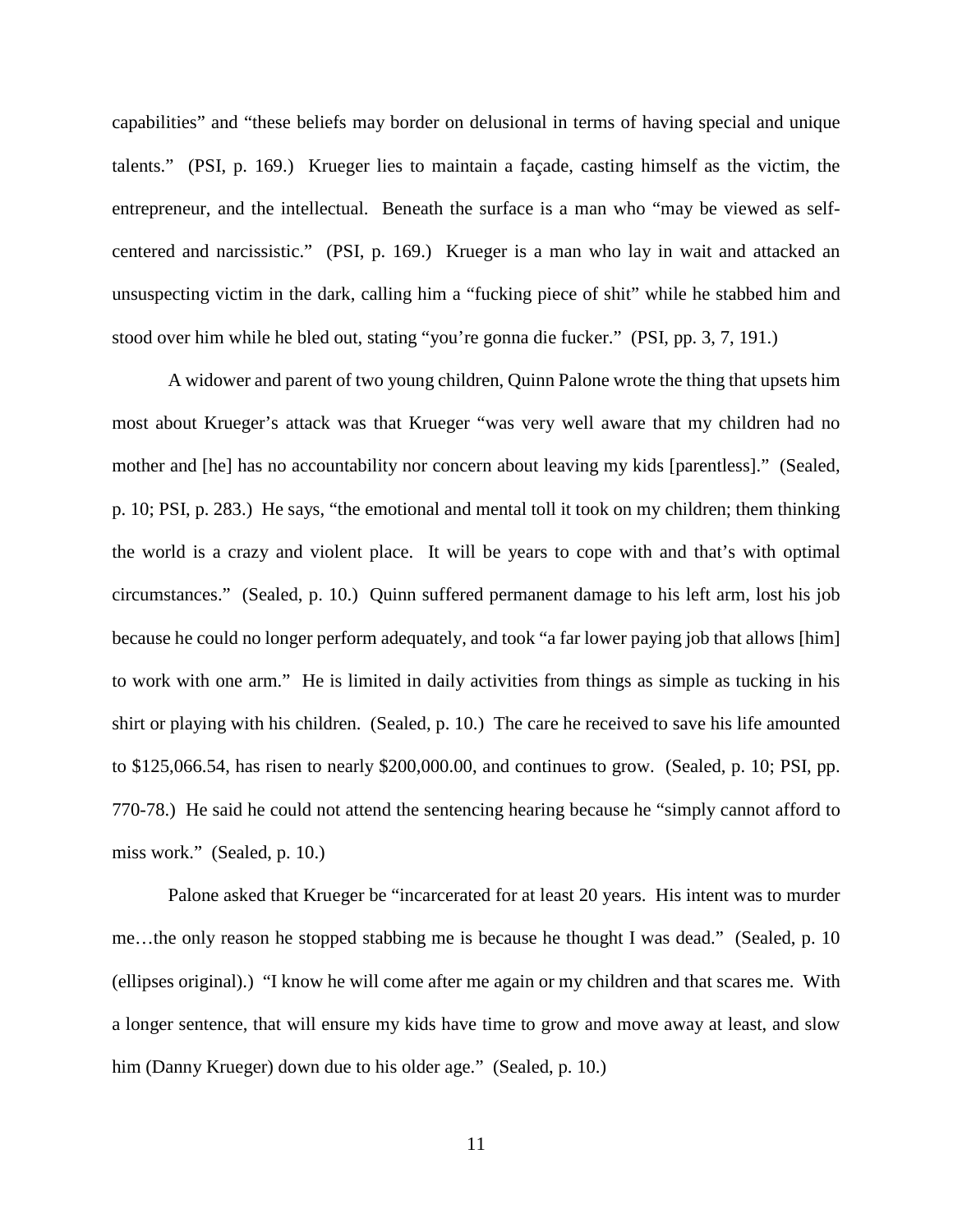The district court considered the relevant legal standards, the relevant mitigating and aggravating factors, and imposed a reasonable sentence. Krueger has failed to show any abuse of discretion on the record.

Nor did the district court abuse its discretion in denying Krueger's Rule 35 motion. "In presenting a Rule 35 motion, the defendant must show that the sentence is excessive in light of new or additional information subsequently provided to the district court in support of the motion." State v. Yang, 167 Idaho 944, 949, 477 P.3d 998, 1003 (Ct. App. 2020). "In conducting our review of the grant or denial of a Rule 35 motion, we consider the entire record and apply the same criteria used for determining the reasonableness of the original sentence." State v. Del Critchfield, 167 Idaho 650, 654, 474 P.3d 1247, 1251 (Ct. App. 2020).

In his brief in support of his motion for reconsideration of sentence, Krueger argues his lack of prior felony convictions, diagnosis of autism spectrum disorder, his behavior in prison, and his expression of remorse support a reduction in his sentence for aggravated battery enhanced for use of a deadly weapon to 15 years, five fixed, with the enhancement reduced to 10 years, to run consecutively. (Aug. pp. 5-10.) The district court had those factors to consider before imposing sentence, with the exception of Krueger's behavior in prison, though it was aware of his similar behavior in jail. (Aug. p. 33-34; Tr., p. 30, Ls. 2-5; PSI, pp. 17, 23.) The only evidence not available at the time of sentencing is Krueger's new claim that brutal battery upon Quinn Palone was "an act of passion" (Aug., p. 9), an allegation the district court rejected based on the facts of the case, including that Krueger lay in wait to ambush Palone (Aug., pp. 34-35).

As "new evidence," Krueger submitted three news articles and their respective judgments of conviction in an effort to persuade the district court to reconsider its sentence to "promote judicial uniformity." (Aug. p. 8.) The district court did not find this argument persuasive. The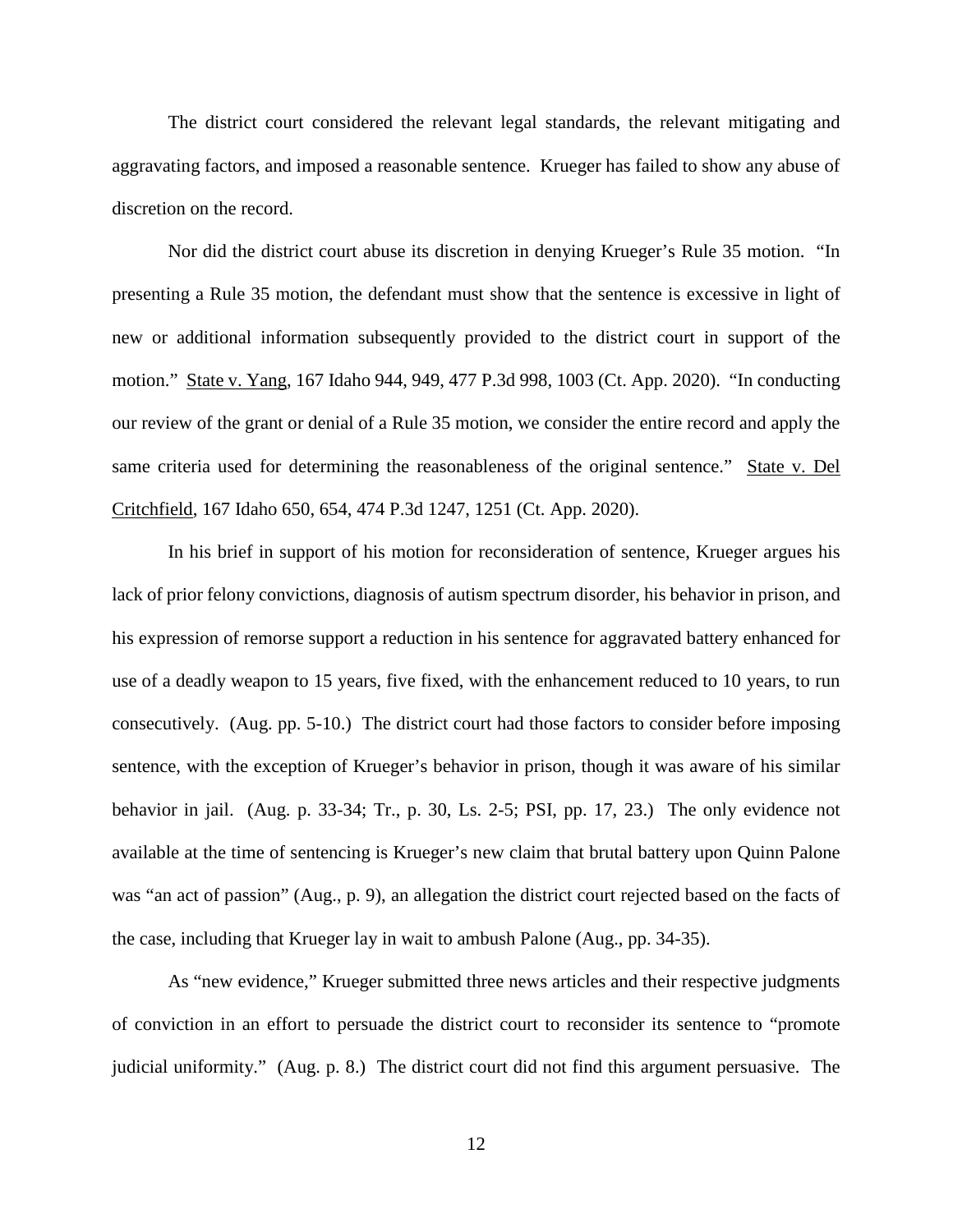court noted Idaho criminal statutes provide a maximum and minimum sentence as a means to promote uniformity and "a bare recitation of facts found in a news article" is not comparable to the multitude of factors a judge considers in an individual case, including presentence reports, victim impact, relevant facts, and Toohill factors. (Aug., p. 36.) The district court's conclusion is required by Idaho law categorically rejecting comparative sentencing analysis. State v. Seifart, 100 Idaho 321, 323, 597 P.2d 44, 46 (1979) ("It does not follow that disparity of sentences between multiple defendants involved in the same criminal activity, or between different defendants for committing similar crimes, constitutes excessiveness of sentence as to any particular defendant."); State v. McFarland, 130 Idaho 358, 364–65, 941 P.2d 330, 336–37 (Ct. App. 1997). Krueger's appellate argument relying on different sentences imposed in different cases (Appellant's brief, pp. 12-14) must be rejected as legally unsound.

 Society must be protected from Krueger who is a manipulative and violent criminal. He deludes others, and perhaps himself, into believing he is a "pacifist philosopher," victim, intellectual, scholar, and artist. (PSI, pp. 7, 11-12, 55, 65, 88-90, 156, 160.) Krueger introduced Quinn Palone to Kelly under the guise of an "open marriage" but made frequent attempts to end their relationship by staging suicide attempts, instigating fights with Quinn, and eventually stabbing him repeatedly and leaving him to die. (PSI, p. 283) A lesser sentence would greatly diminish the seriousness of this crime and the lifelong deleterious effects Quinn Palone and his children will suffer for the remainder of their lives. If not for the quick action of neighbors, passerby, first responders, and Quinn Palone's strong desire to live for "the love of [his] kids," he most certainly would have died. (Sealed, p. 10.) The sentence imposed by the district court was carefully considered, within statutory guidelines, and appropriate.